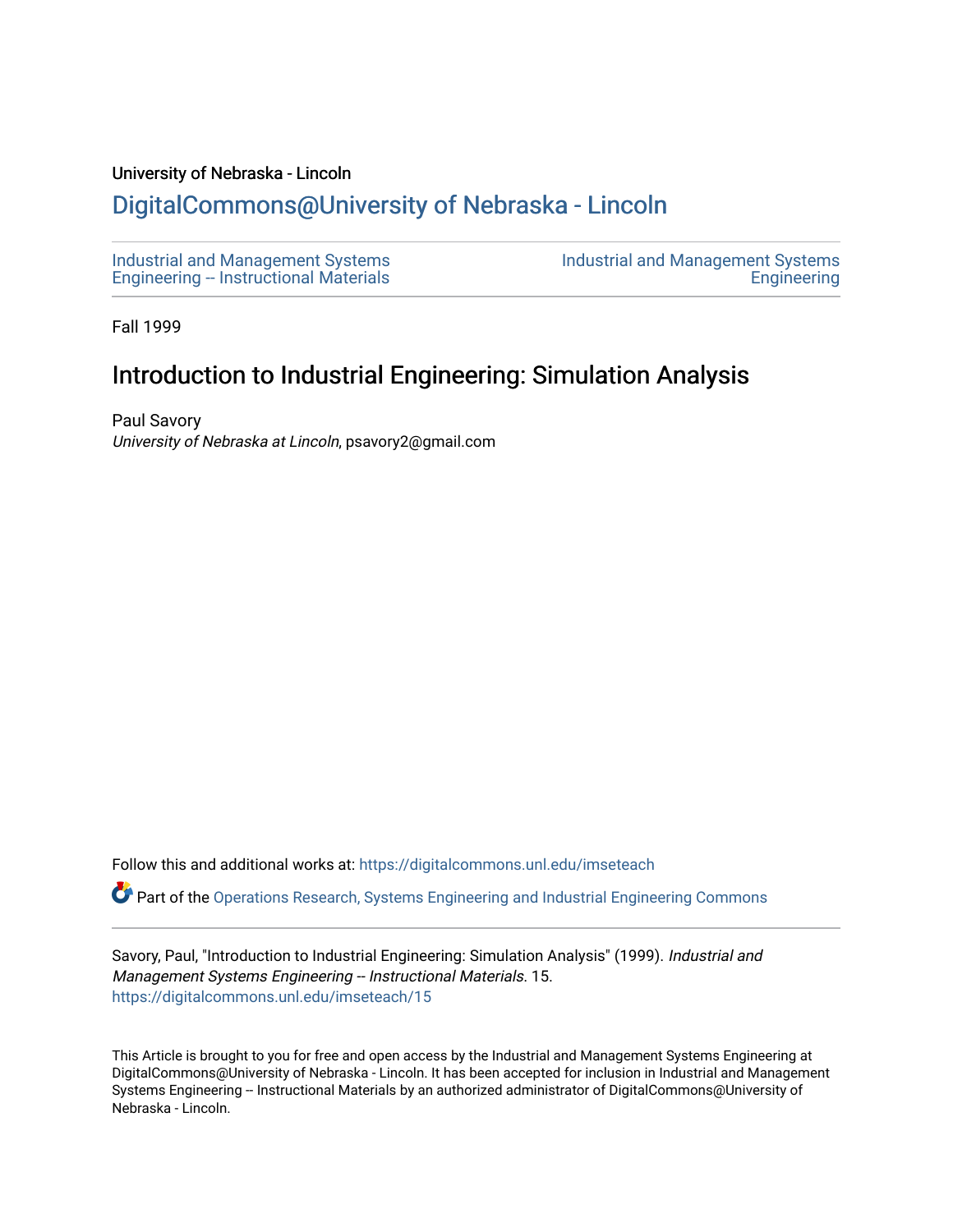

Simulation is one of industry's most used operations research. Its uses range from answering questions about work-in-process and production feasibility to comparing alternative plans for system routing and scheduling.

## **How a Model is Used?**

Consider the following uses of a model:



## **What is Computer Simulation?**

Computer simulation is:

#### **Why Use Computer Simulation?**

- $\blacksquare$
- .
- .
- .

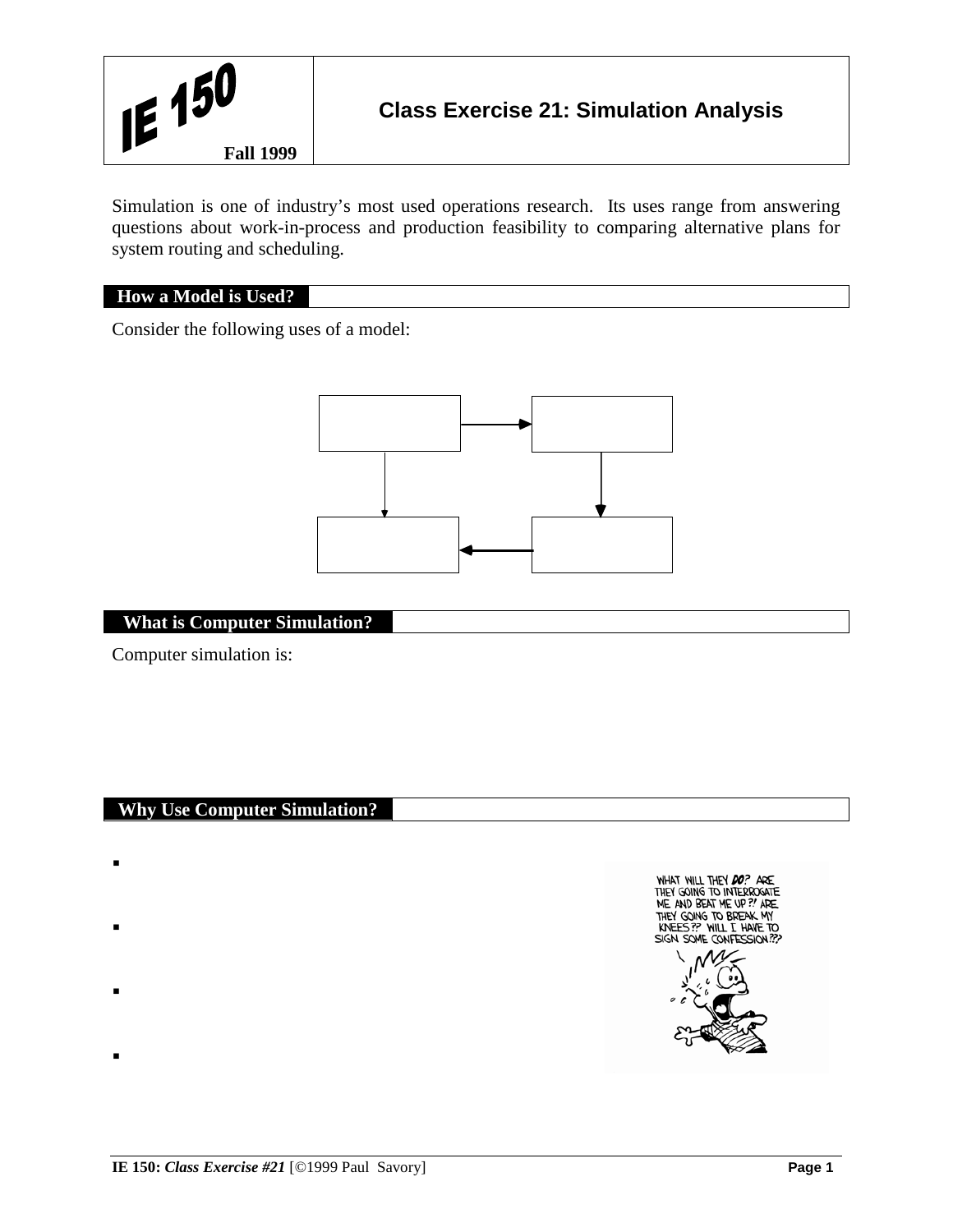- .
- 
- .
- .

## **Simulation Example: Bank vs. Grocery Store**

Consider the following results for each of the bank models:

|                            | 1 Teller | 2 Tellers | 3 Tellers | <b>4 Tellers</b> |
|----------------------------|----------|-----------|-----------|------------------|
| <b>Time in System</b>      |          |           |           |                  |
| <b>Waiting Time</b>        |          |           |           |                  |
| <b>Teller Utilization</b>  |          |           |           |                  |
| <b>Customers Processed</b> |          |           |           |                  |

Consider the following results for the grocery model with 3 checkout systems:

|                            | <b>Cashier 1</b> | <b>Cashier 2</b> | <b>Cashier 3</b> |
|----------------------------|------------------|------------------|------------------|
| <b>Time in System</b>      |                  |                  |                  |
| <b>Waiting Time</b>        |                  |                  |                  |
| <b>Cashier Utilization</b> |                  |                  |                  |

## **Simulation Example: Work In Process**

This is a demonstration of a manufacturing line in which the focus is to reduce line imbalance by controlling tote size of pallets between operations.

### **Simulation Example: Assembly Flow Line**

The model demonstrates the simulation and animation of a circuit board assembly flow line. each server has a buffer of specified capacity. If no space is available in a buffer, the machine in blacked and cannot process. In addition, machines experience failures.

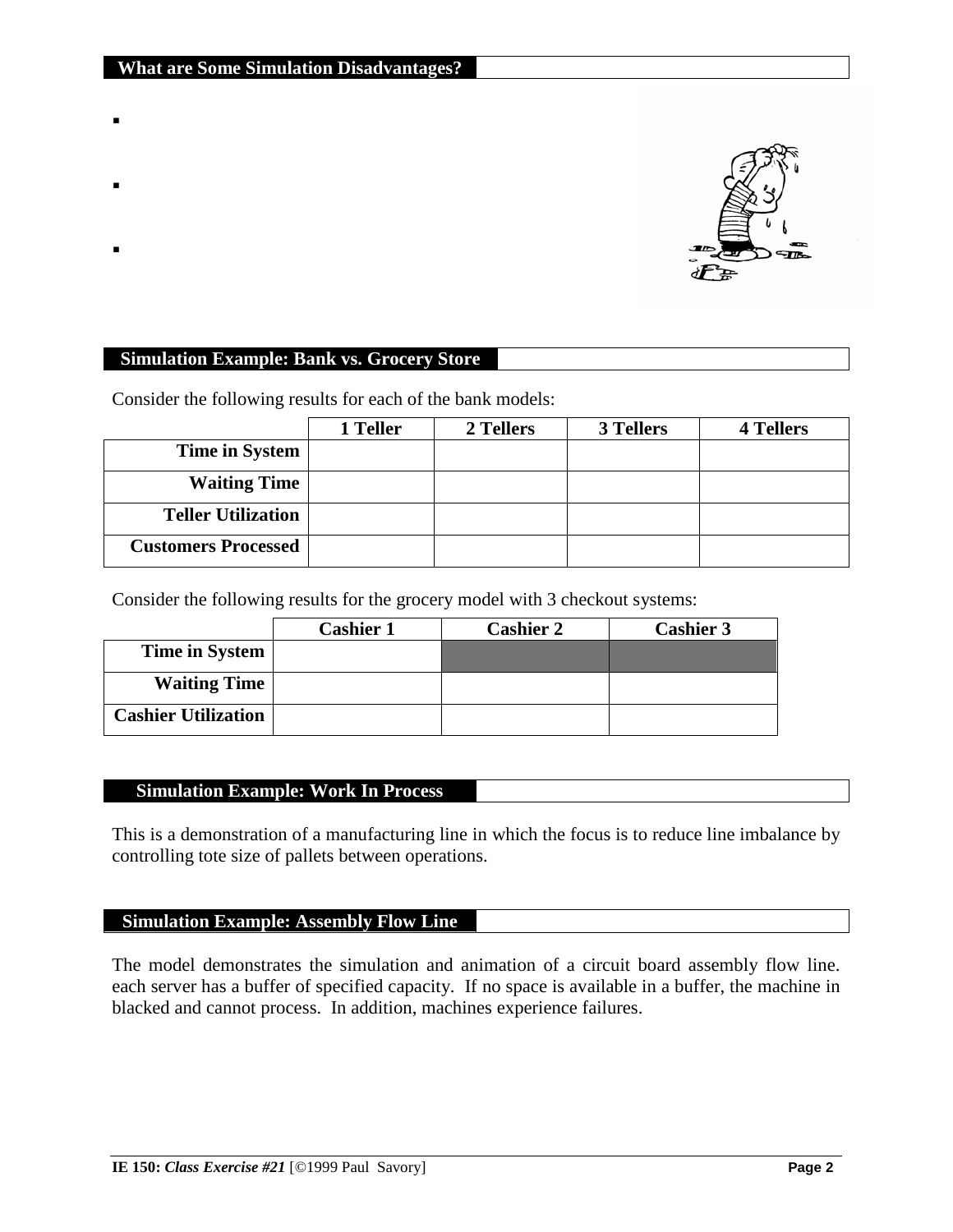## **Simulation Example: Penny Game**

Let's consider a variation of the penny game you played. Let's assume that a part arrives to station 1 every 1 to 6 minutes (uniformly distributed). The time to process a part for each station is 1 to 6 minutes (uniformly distributed – that is, any value between 1 and 6 is equally likely). Hence, the average processing time for a station is 3.5 minutes. If we model 1400 minutes of continuous operations, we would expect  $1400/3.5 = 400$  parts to be produced.

| <b>Penny 1</b> – Average of 3.5 and ALL stations have same variability $(1 \text{ to } 6)$ |  |
|--------------------------------------------------------------------------------------------|--|
|--------------------------------------------------------------------------------------------|--|

|                            | <b>Results</b> |
|----------------------------|----------------|
| <b>Number Produce</b>      |                |
| <b>Final WIP Station 1</b> |                |
| <b>Final WIP Station 2</b> |                |
| <b>Final WIP Station 3</b> |                |
| <b>Final WIP Station 4</b> |                |
| <b>Final WIP Station 5</b> |                |

Let's modify the system such that arrivals and all processing time are UNIF(3,4). Note, has the same mean but a smaller variability.

|  |  | <b>Penny 2</b> – Average of 3.5 and ALL stations have same variability $(3 \text{ to } 4)$ |  |  |  |
|--|--|--------------------------------------------------------------------------------------------|--|--|--|
|--|--|--------------------------------------------------------------------------------------------|--|--|--|

|                            | <b>Results</b> |
|----------------------------|----------------|
| Number Produce             |                |
| <b>Final WIP Station 1</b> |                |
| <b>Final WIP Station 2</b> |                |
| <b>Final WIP Station 3</b> |                |
| <b>Final WIP Station 4</b> |                |
| <b>Final WIP Station 5</b> |                |